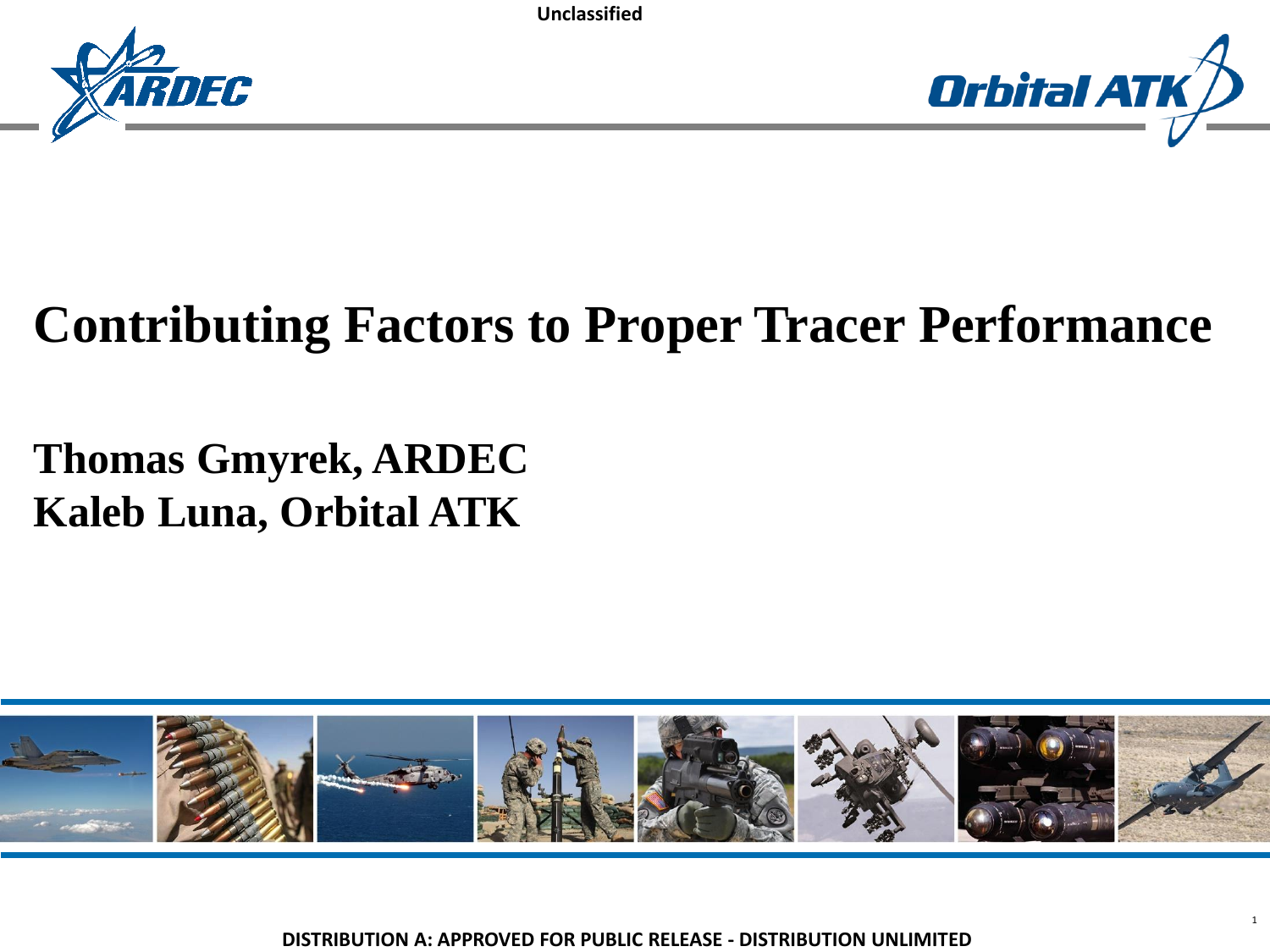

### **Tracers 101**



Tracers are projectiles that are produced with a pyrotechnic charge allowing the trajectory to be visible to the naked eye

Typical Components : Strontium Nitrate – Oxidizer that creates red color when lit Magnesium – Ignites for pyrotechnic effect PVC - Binder

Typical tracer configurations for US Army tracer projectiles



When correctly matched with ball ammunition, tracer provides a significant advantage when engaging both point and area targets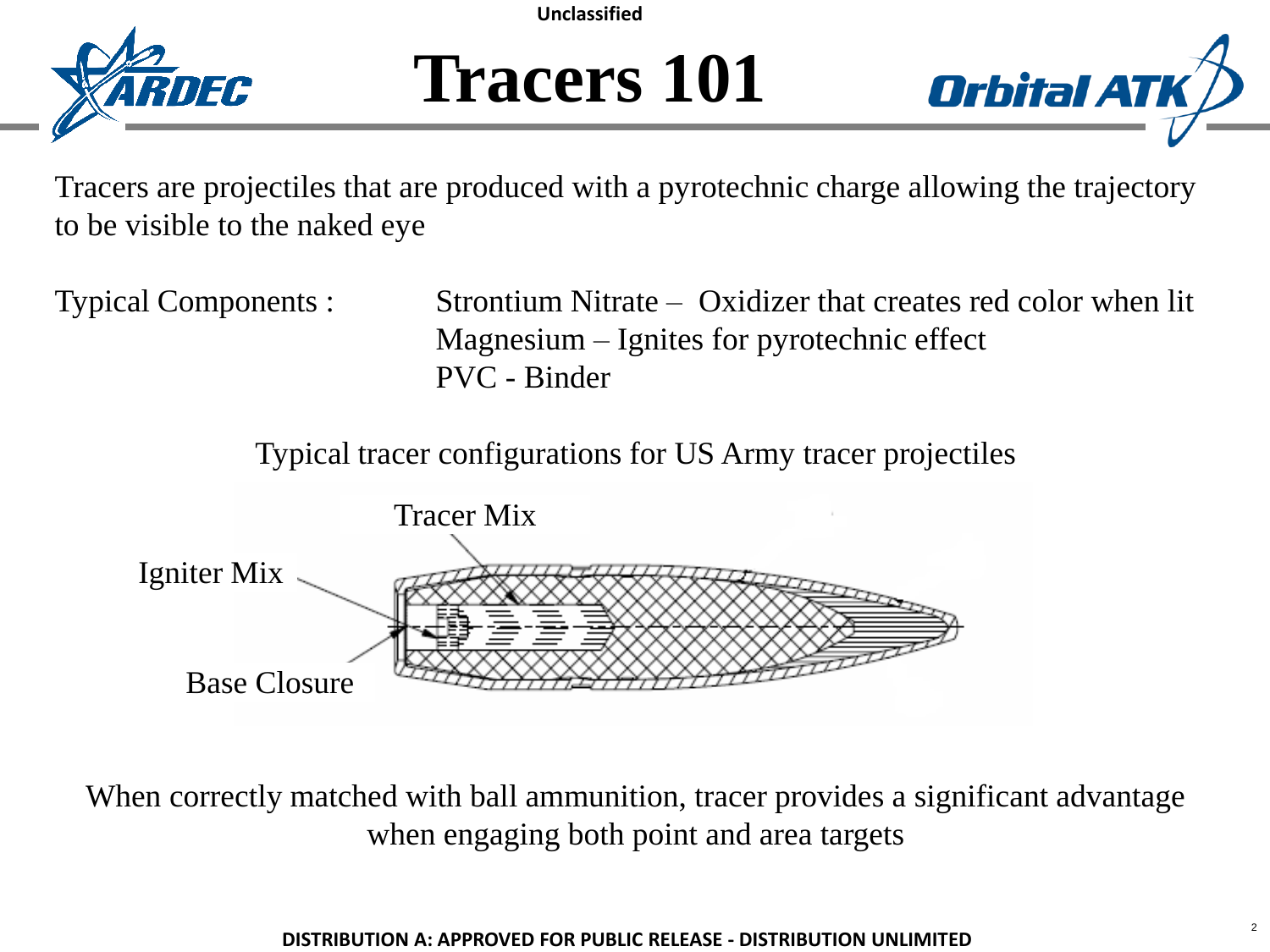

**Current Requirements and Scoring Unclassified**



Caliber .50 Requirement



Traditional methods of scoring involve human witnessing at various distances. This method has a high level of subjectivity between what is called full luminosity and what is faint enough to be considered a "blind".

Current testing methods at LCAAP also include the usage of camera systems that automatically score acceptable trace at various witnessing distances.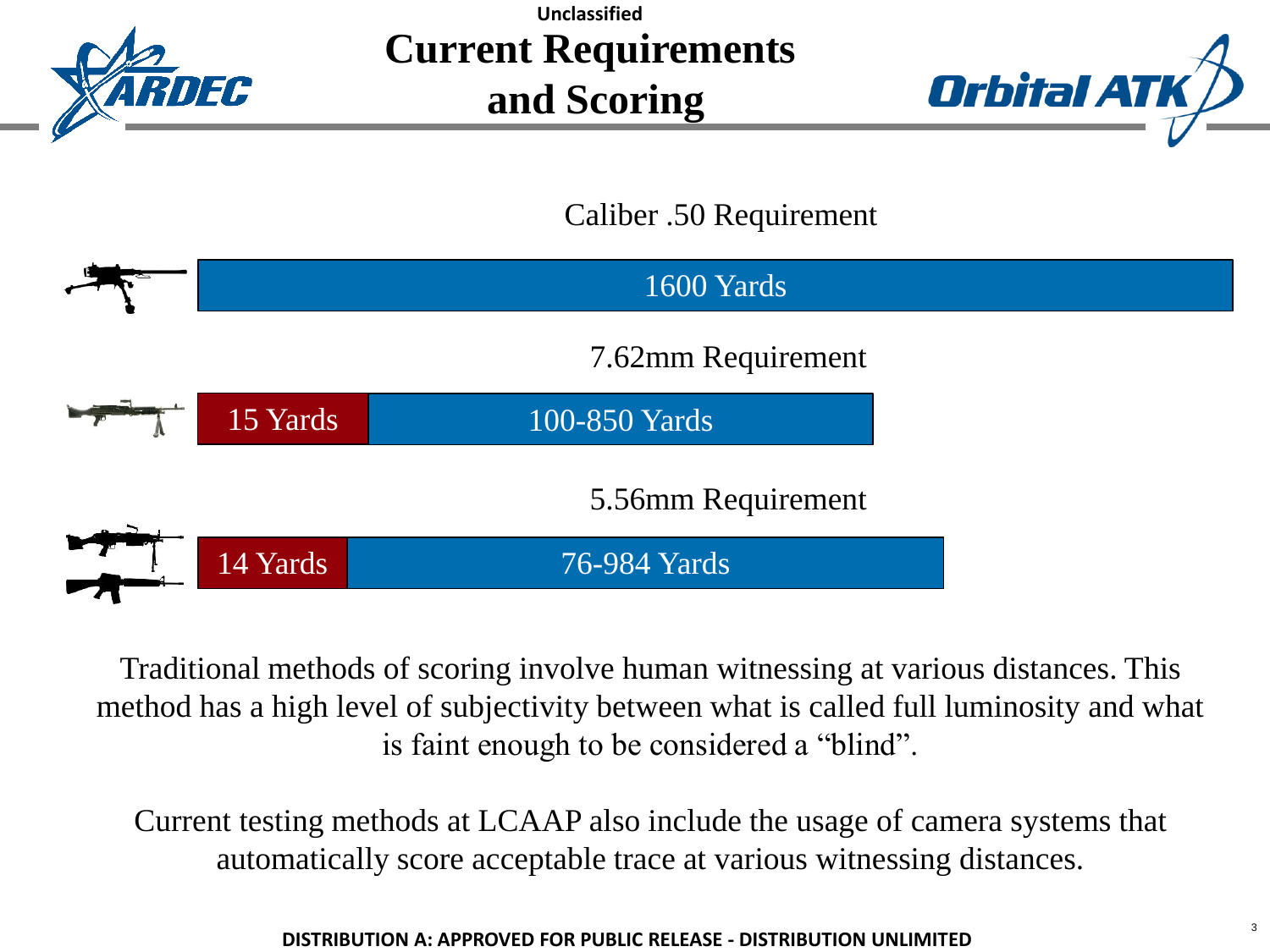

Deformation of a tracer column is a known failure mode for tracer munitions that will often affect its probability of ignition.

The greatest probability of a broken tracer column occurs when there is both a high pyrotechnic charge and a high core insertion pressure.

If the conical profile is not maintained and its surface area is compromised, it will not fully ignite.

The usage of a flow agent in the pyrotechnic is critical when attempting to achieve proper charging height.

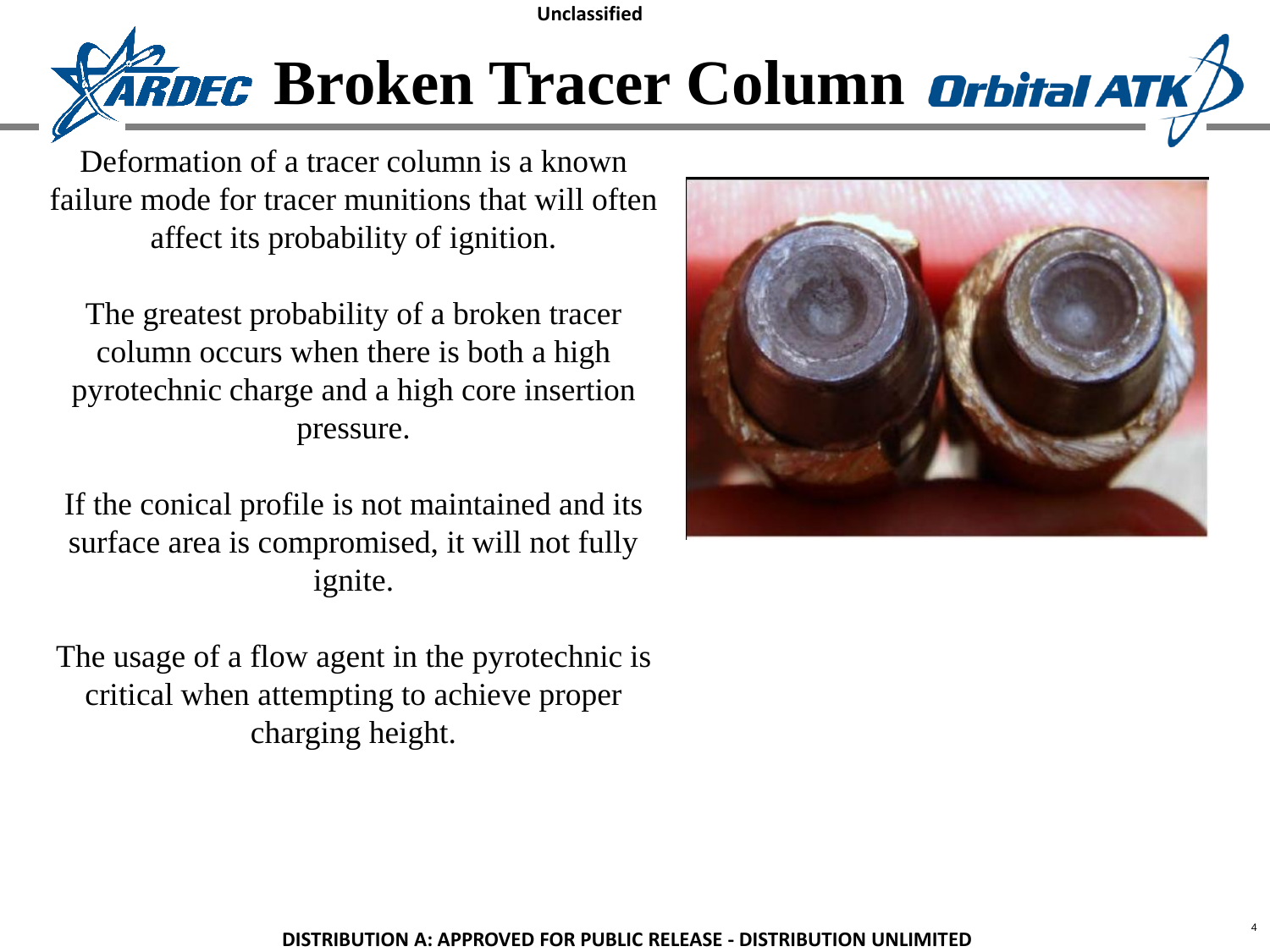

### **Barrel Life**



Tests conducted with 7.62mm ammunition in 2017 as part of the Muzzle Signature Program tracer signatures over the life of a barrel.

RNFA

Analysis showed a relationship between round count and variability in luminosity.

Rounds seen with high muzzle luminosity often failed to maintain ignition and had inconsistent luminosity.

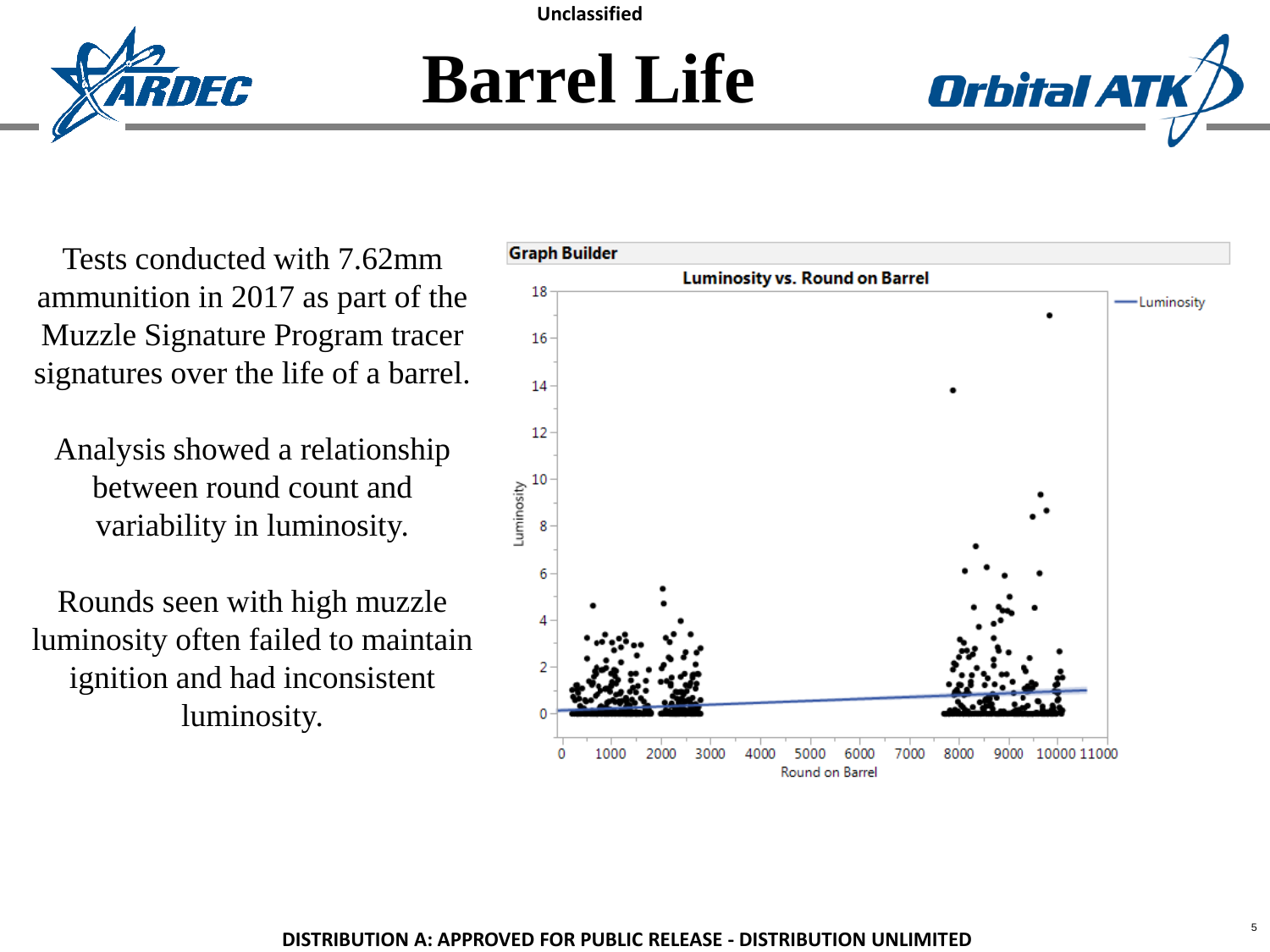

### **Magnesium Burn**



The rate of energy release is heavily dependent on the particle size of the magnesium.

If proper magnesium particle size is not maintained, the tracer will either burn bright for a short period of time, or burn dim for a long period of time

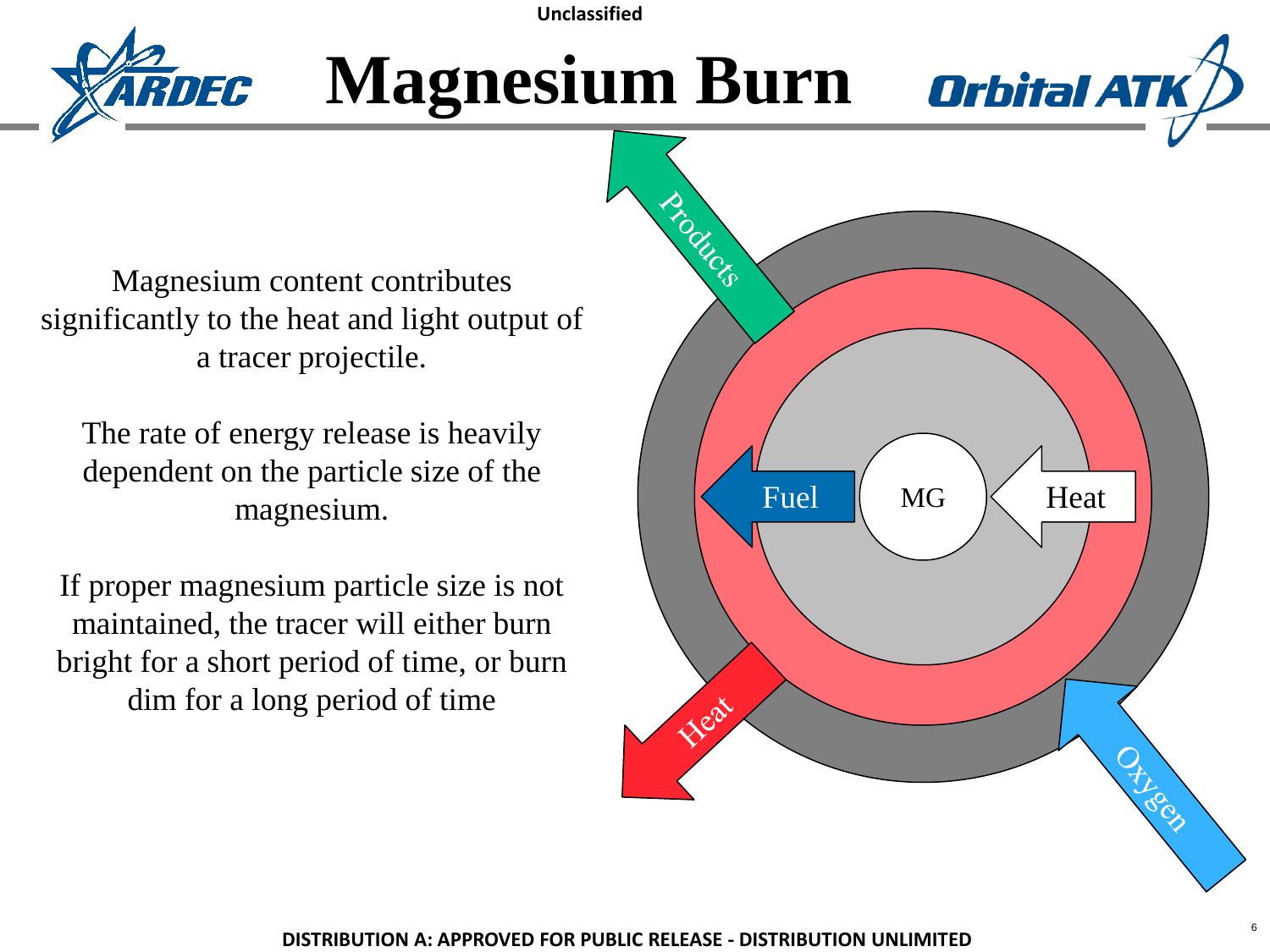

## **Magnesium Burn** *orbital ATK*

Studies conducted in 1979 by Dr. Gerald Holst on large caliber also looked at Mg granularity. Dr. Holst's investigations focused primarily on the impact of grain size in terms of probability of ignition and delay in ignition instead of luminosity.

The study revealed that there is a clear optimal grain size and that the failure mode for both fine and coarse grains will look similar.

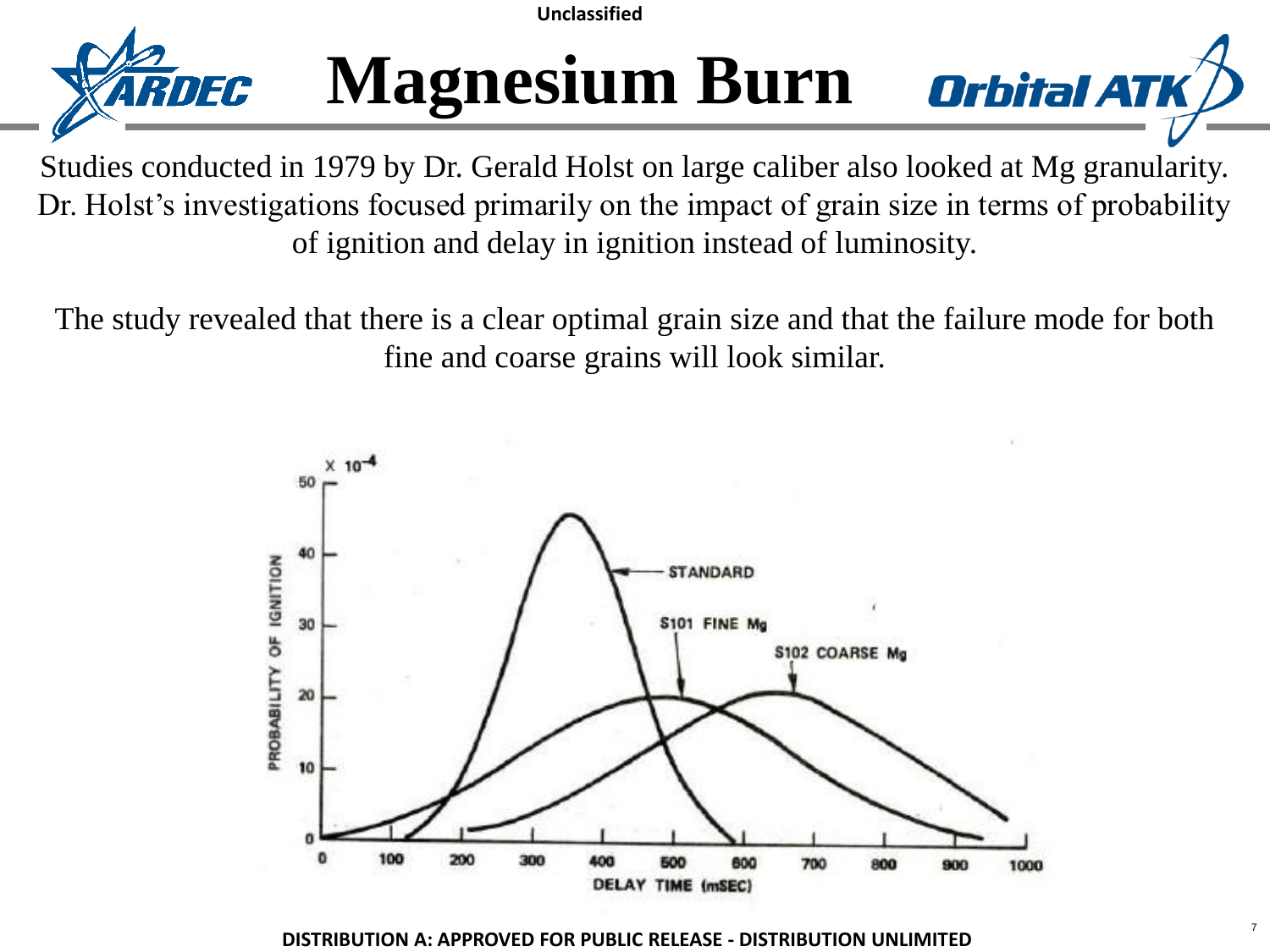

# **Deformed Closure Orbital ATK**

Due to past experiences within the Caliber .50 family with base closures causing a number of ballistic defects, an investigation was started to see its impact on tracer ignition.

Caliber .50 tracer projectiles were intentionally made with poorly cut and partial base closures and fired.

There were no trace performance defects observed during this testing.

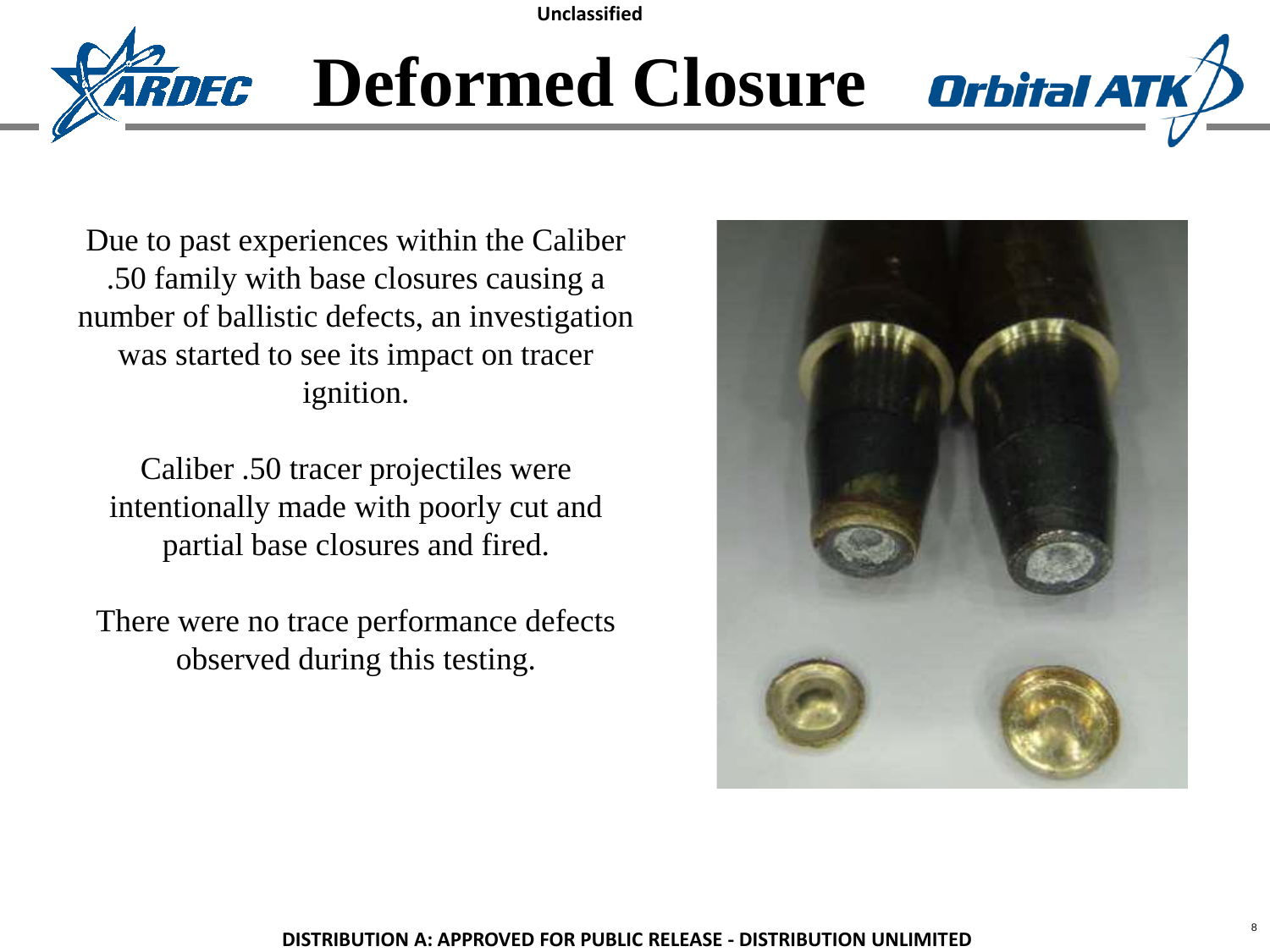*Consolidation Forces orbital ATK* 

Experiments have been conducted by Orbital ATK intending to study how the force applied during the tracer consolidation process can affect trace performance.

The study has shown a close relationship between reduced consolidation force and reduced trace performance. Testing with elevated force levels also suggested a slight decline in trace performance.

This suggests that an ideal consolidation pressure can be established, depending on the specific characteristics of a given tracer round.

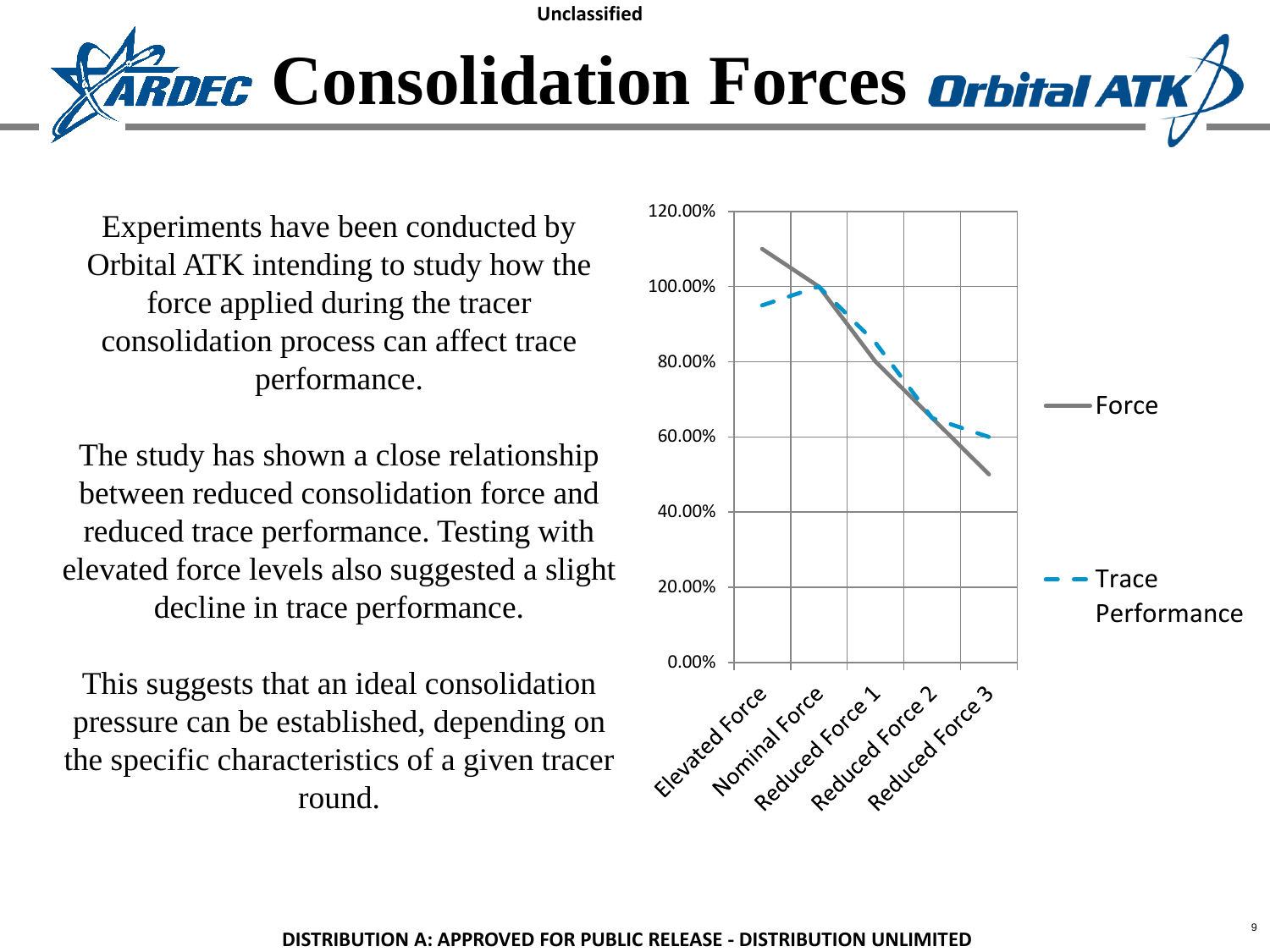*ARDEC Consolidation Forces Orbital ATK* 

Studies conducted in 1979 by Dr. Gerald Holst on large caliber corroborate a relationship between forces and ignition time.

While it is previously known that lower forces would often have a spill out of pyrotechnic, it also appears to cause a delay in ignition.

Parameters that influence ignition delay are more critical in tracer projectiles that require a standoff ignition such as 7.62mm and 5.56mm

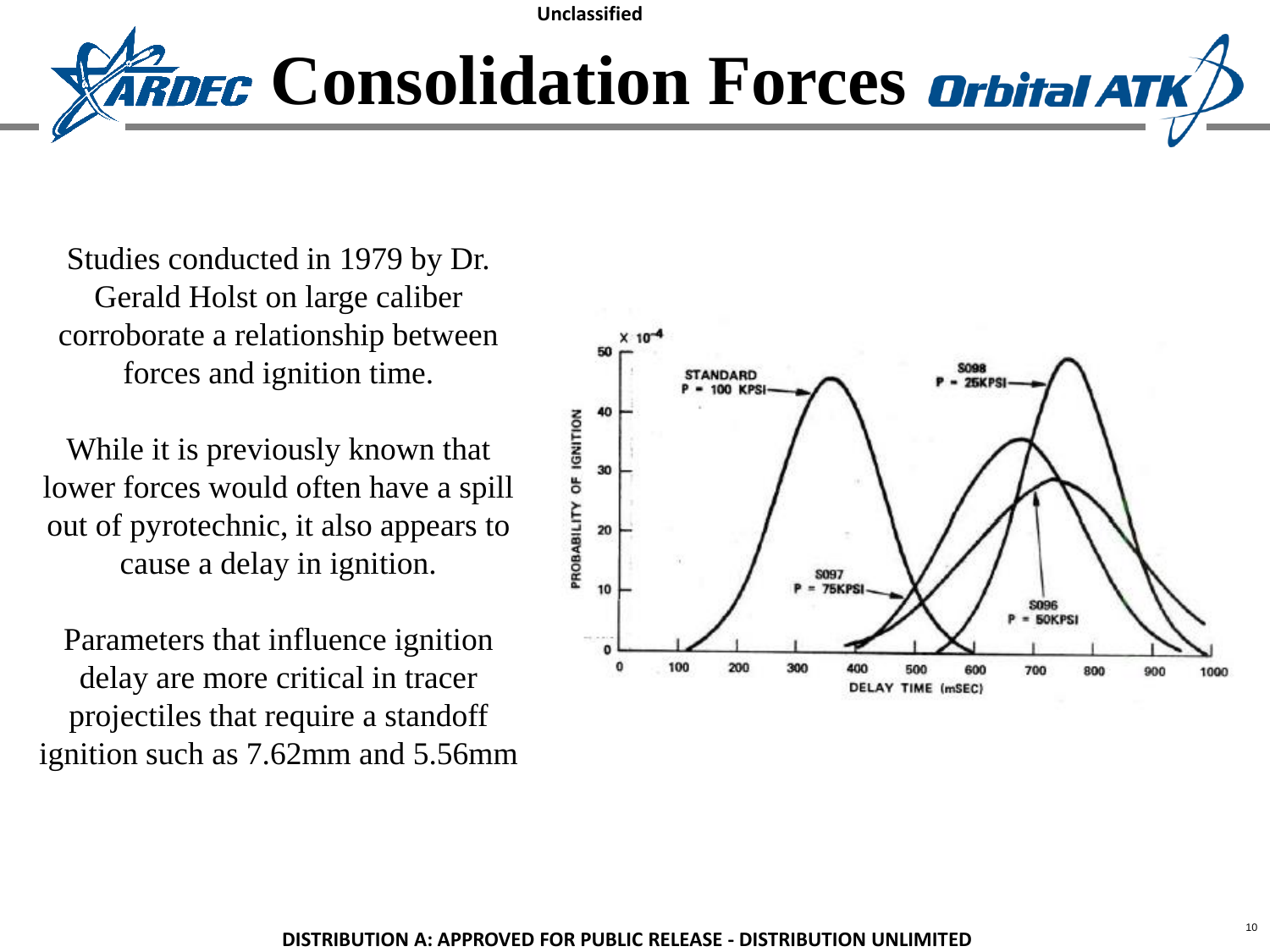

## **Humidity**



Due to the potential variability in seasonal humidity, moisture exposure is a significant environmental factor for tracer columns.

Orbital ATK performed a test consisting of 3 levels of moisture exposure in a temperature controlled environment Control – Cores stored in a sealed M2 ammunition can Ambient – Cores stored in an open M2 ammunition can and exposed to moderate humidity Humid – Cores stored in a closed M2 ammunition can with a wet cloth to increase humidity

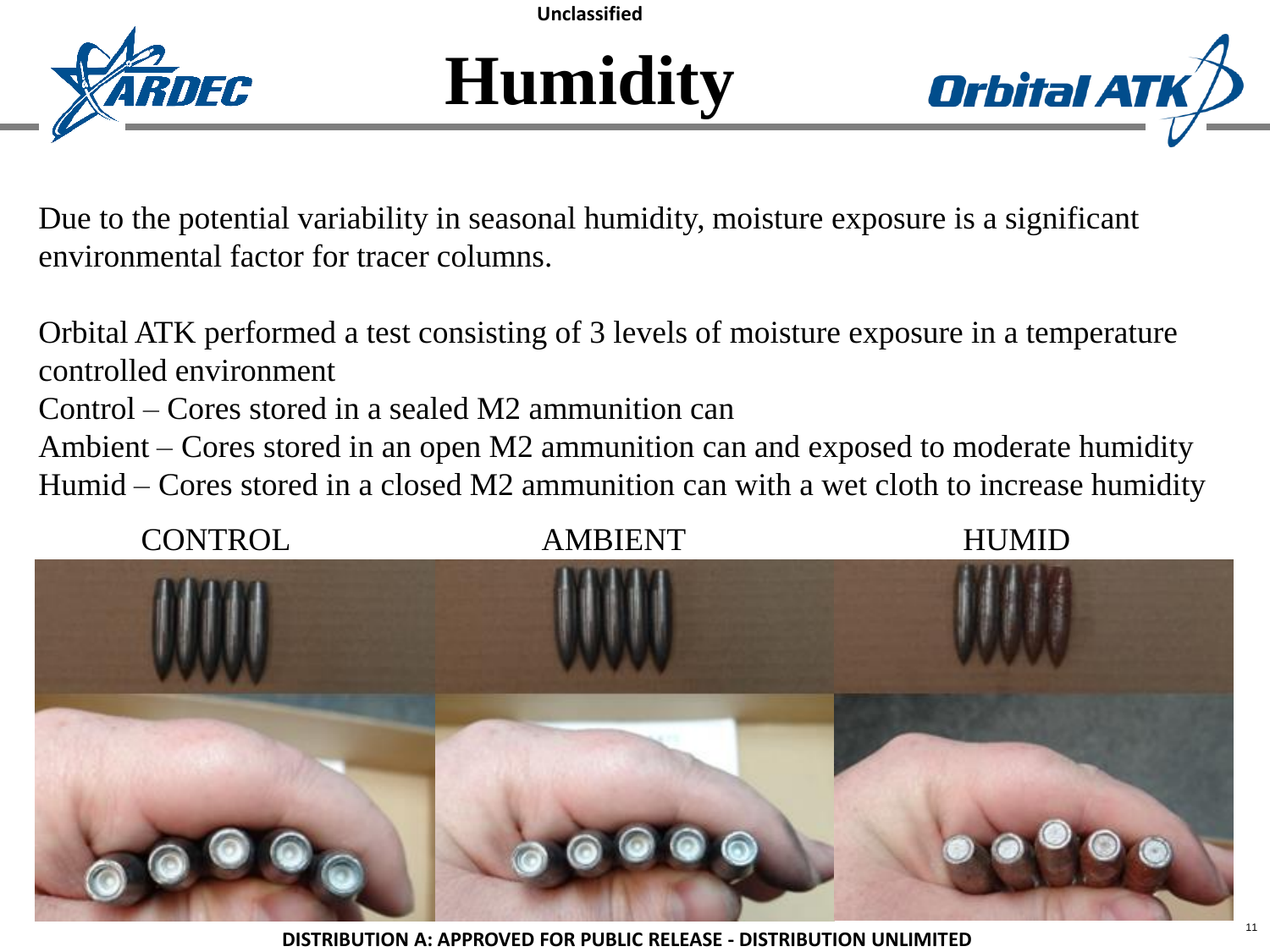





After a period of exposure, the cores were processed and shot.

For cores from the "Humid" category, the tracer column was visibly affected with swelling beyond the cavity in some cases.

Cores from the Control and Ambient Samples both performed well, while the sample exposed to high humidity experienced failures to ignite.

This testing revealed that there is a strong relationship between humidity and tracer performance due to the hydroscopic characteristics of the mix and the subsequent structural changes to the tracer column.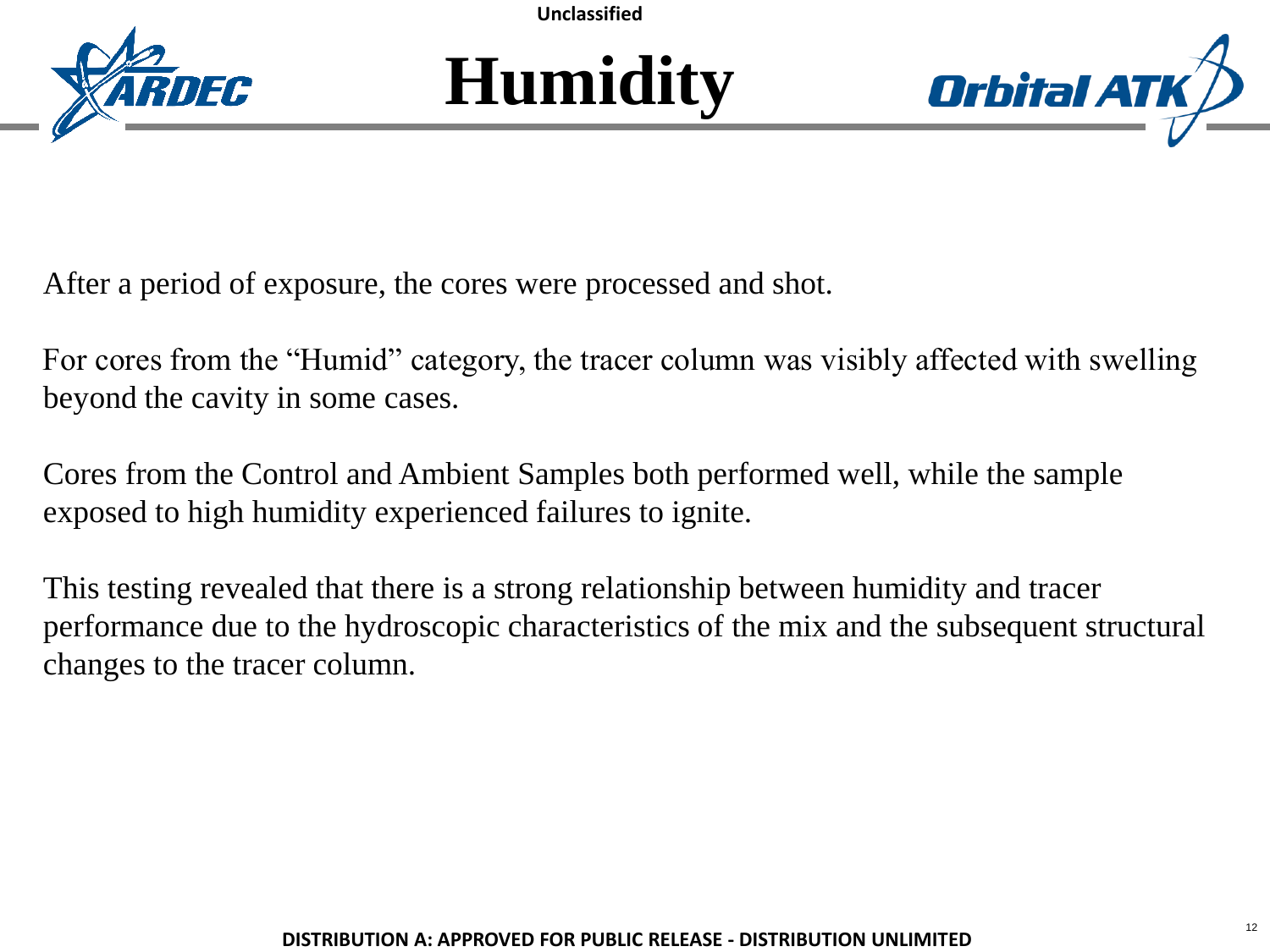

## **Deformed Core**



Given other evidence that disruption of the tracer column can result in trace performance defects, testing was conducted at LCAAP to simulate a potential cause. This test used excessive core seating pressures to significantly deform the rear of the core in an attempt to disrupt the tracer column.

The sample with significant core deformation shot 100%, with no defects observed. While not completely definitive, the results of this test do not support the hypothesis that deforming the rear of the core during bullet assembly results in tracer defects.

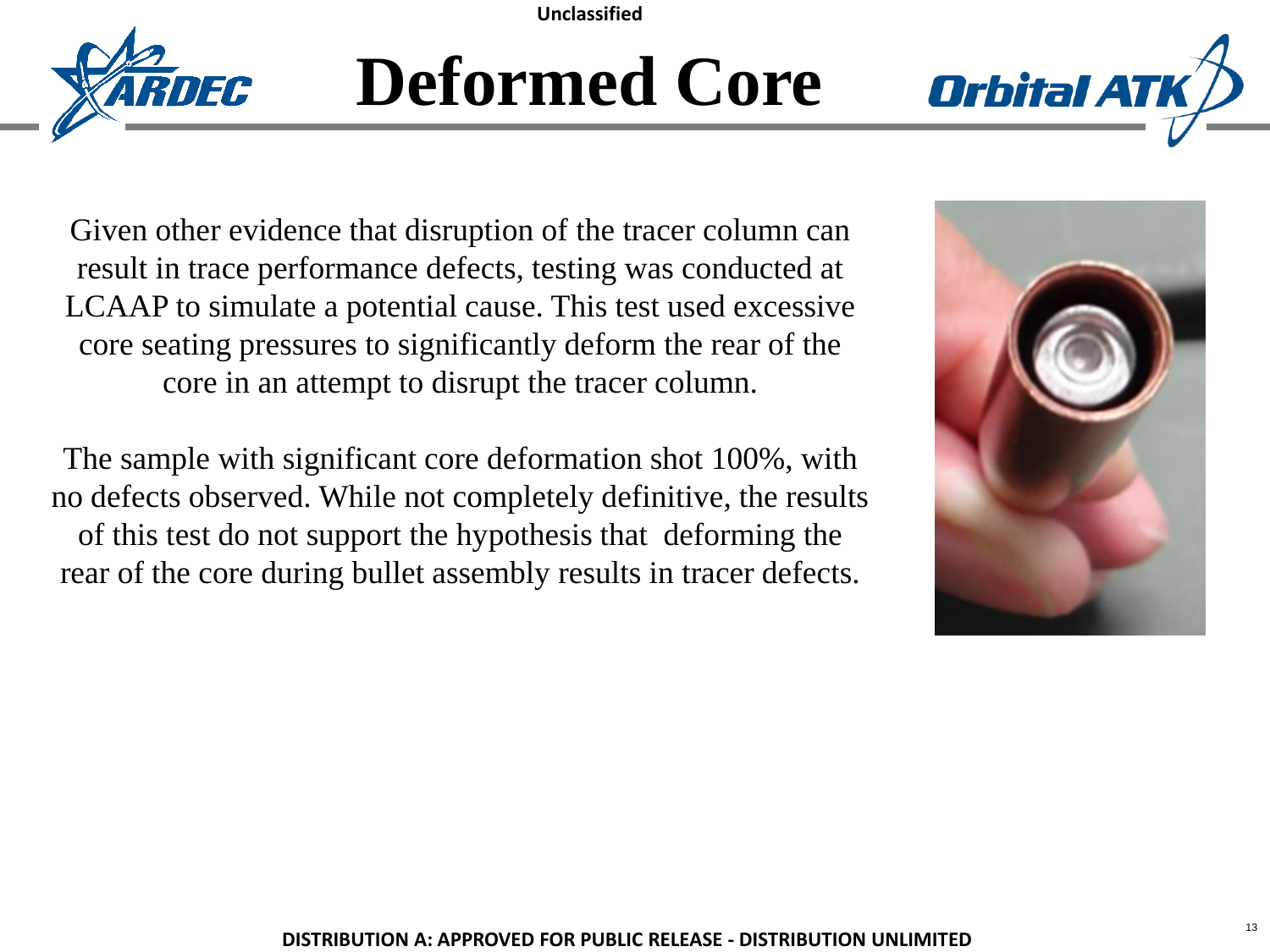

**Igniter/Trace Mixing Orbital ATK** 

Depending on tracer column configuration and production techniques, there is a possibility for some quantity of tracer mix to intermingle with the charge of igniter mix.

Testing was conducted to simulate potential blending of the trace mix (R-256) with the igniter mix (I-570).

- S1 "Control" Samples
- S2 "Minor" quantity of R-256 blended with the standard I-570 Charge
- S3 "Severe case" quantity of R-256 blended with the standard I-570 Charge
- S4 "Severe case" quantity of R-256 added before the standard I-570 Charge without blending

The results below indicate that mixing of tracer and igniter mix is undesirable and should be avoided.

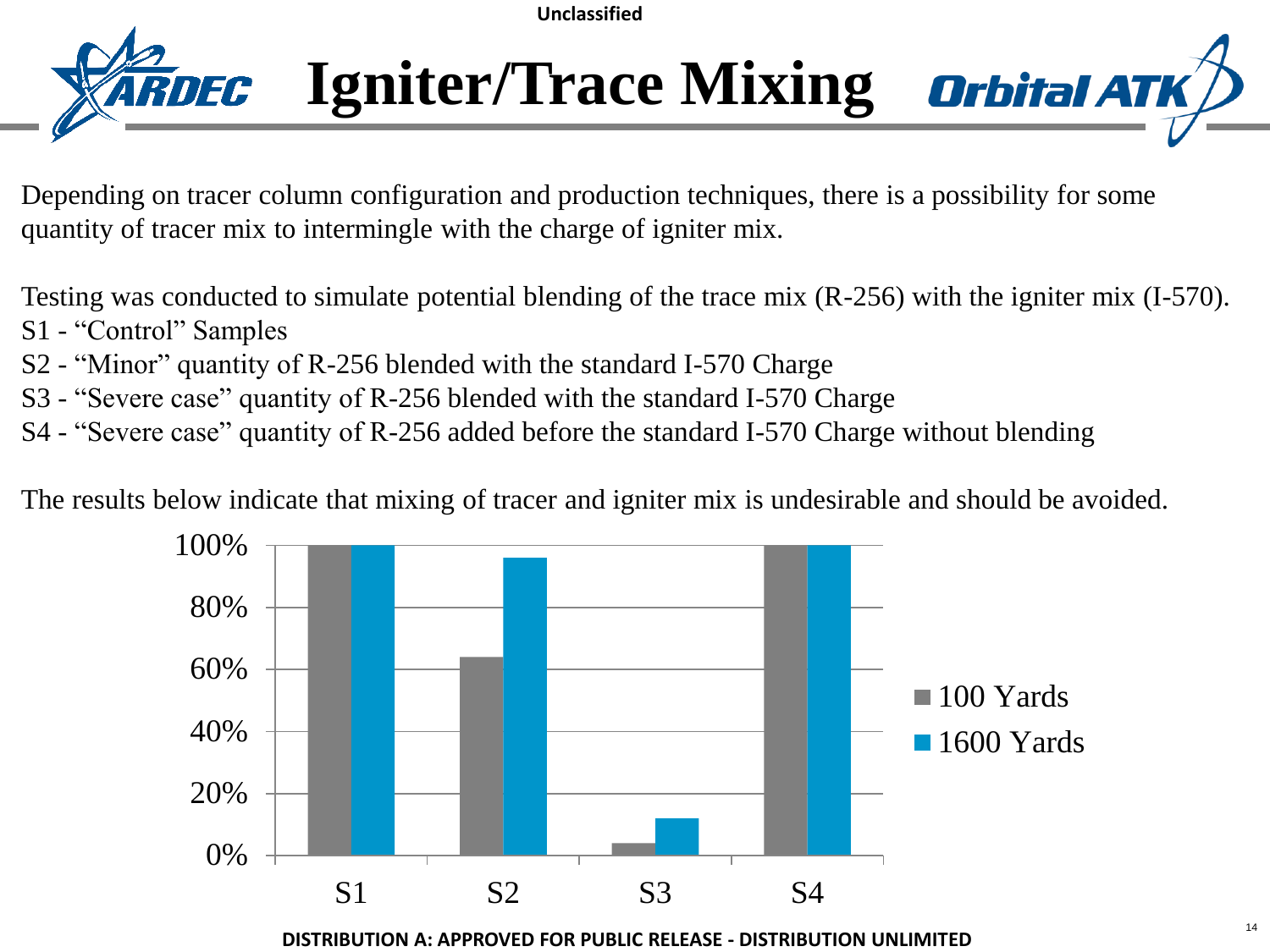

### **Conclusions**



There are many factors which are important to the proper functioning of tracer ammunition. The factors discussed in this presentation have varying degrees of impact, but come from studies and investigations undertaken to better understand the causes of trace performance defects.

Through various studies, it has been determined that some of the key contributors of proper tracer ignition are magnesium particle size, consolidation forces, and humidity. While other factors can also contribute, these seem to have a large degree of impact and can produce partial or total failure.

Understanding these factors is key to ensuring effective and reliable performance that the warfighter can count on.